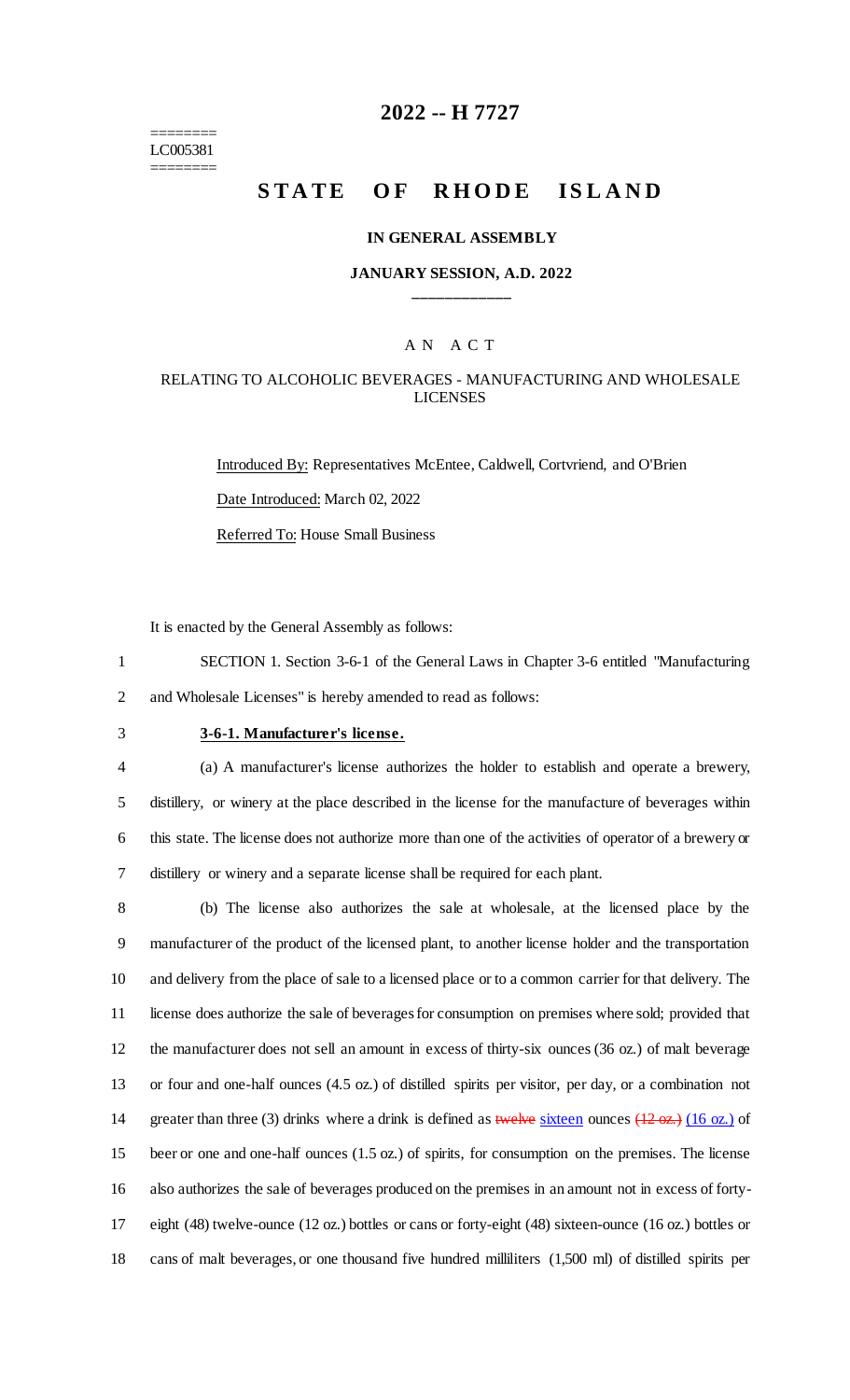visitor, per day, to be sold in containers that may hold no more than seventy-two ounces (72 oz.) each. These beverages may be sold to the consumers for off-premises consumption, and shall be sold pursuant to the laws governing retail Class A establishments. The containers for the sale of beverages for off-premises consumption shall be sealed. The license does not authorize the sale of beverages in this state for delivery outside this state in violation of the law of the place of delivery. The license holder may provide to visitors, in conjunction with a tour or tasting, samples, clearly marked as samples, not to exceed three hundred seventy-five milliliters (375 ml) per visitor for distilled spirits and seventy-two ounces (72 oz.) per visitor for malt beverages at the licensed plant by the manufacturer of the product of the licensed plant to visitors for off-premises consumption. The license does not authorize providing samples to a visitor of any alcoholic beverages for off- premises consumption that are not manufactured at the licensed plant. All manufacturer licenses conducting retail sales or providing samples shall be subject to compliance with alcohol server training and liquor liability insurance requirements set forth in §§ 3-7-6.1 and 3-7-29 and the regulations promulgated thereunder.

 (c) The annual fee for the license is three thousand dollars (\$3,000) for a distillery producing more than fifty thousand gallons (50,000 gal.) per year and five hundred dollars (\$500) for a distillery producing less than or equal to fifty thousand gallons (50,000 gal.) per year; five hundred dollars (\$500) for a brewery; and one thousand five hundred dollars (\$1,500) for a winery producing more than fifty thousand gallons (50,000 gal.) per year and five hundred dollars (\$500) per year for a winery producing less than fifty thousand gallons (50,000 gal.) per year. All those fees are prorated to the year ending December 1 in every calendar year and shall be paid to the general treasurer for the use of the state.

SECTION 2. This act shall take effect upon passage.

======== LC005381 ========